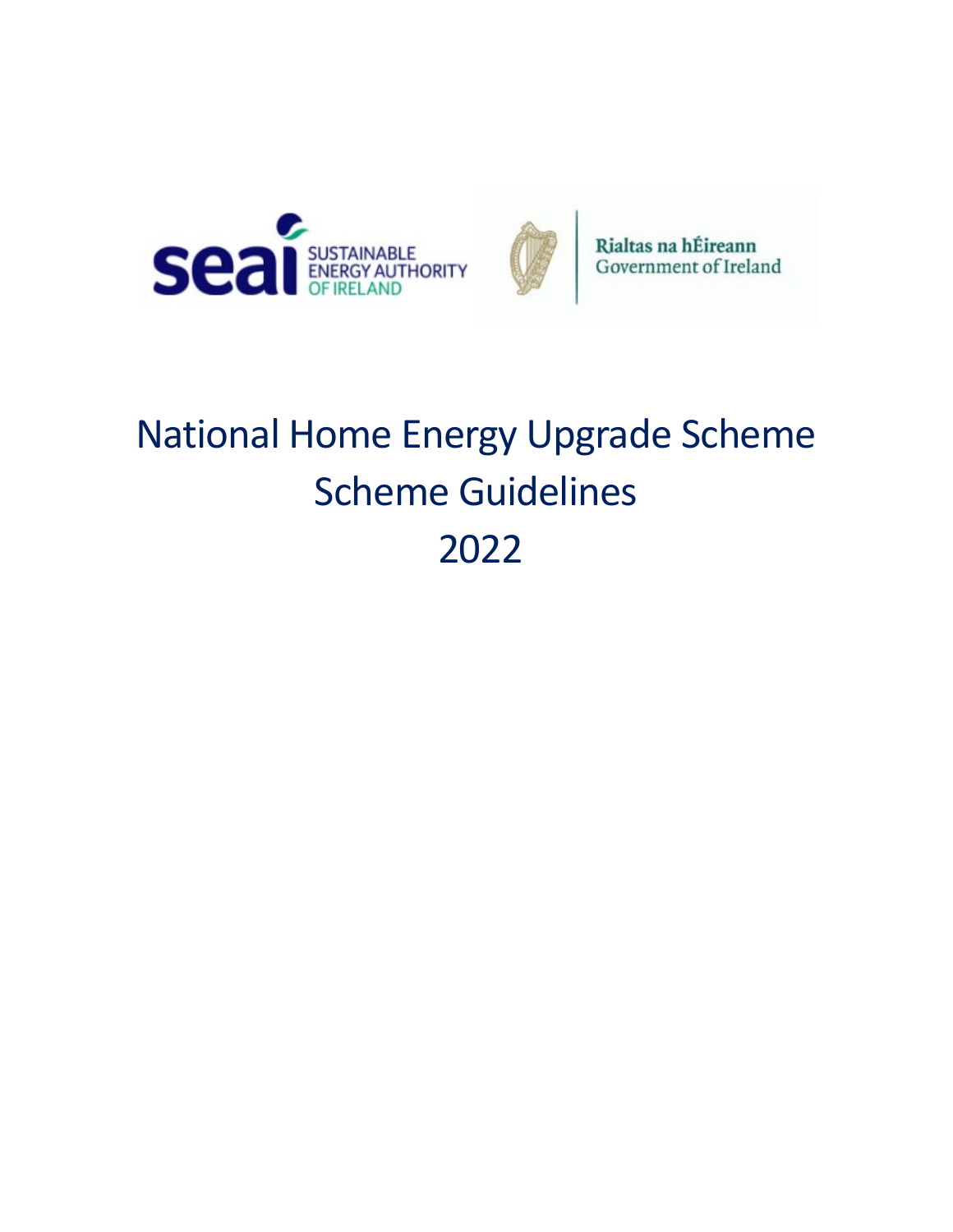

## **Contents**

| 2.1   |                                                                                  |  |
|-------|----------------------------------------------------------------------------------|--|
| 2.2   | Key Requirements/ Conditions for the National Home Energy Upgrade Scheme 2022  4 |  |
| 2.3   |                                                                                  |  |
| 2.4   |                                                                                  |  |
| 2.4.1 |                                                                                  |  |
| 2.4.2 |                                                                                  |  |
|       |                                                                                  |  |
| 2.5.1 |                                                                                  |  |
| 2.5.2 |                                                                                  |  |
| 2.6   |                                                                                  |  |
| 2.6.1 |                                                                                  |  |
| 2.6.2 |                                                                                  |  |
| 2.6.3 |                                                                                  |  |
|       |                                                                                  |  |
| 2.7.1 |                                                                                  |  |
| 2.7.2 |                                                                                  |  |
| 2.7.3 |                                                                                  |  |
| 2.8   |                                                                                  |  |
| 2.8.1 |                                                                                  |  |
| 2.8.2 |                                                                                  |  |
| 2.8.3 |                                                                                  |  |
| 2.8.4 |                                                                                  |  |
| 2.9   |                                                                                  |  |
| 2.10  |                                                                                  |  |
| 2.11  |                                                                                  |  |
| 2.12  |                                                                                  |  |
| 2.13  |                                                                                  |  |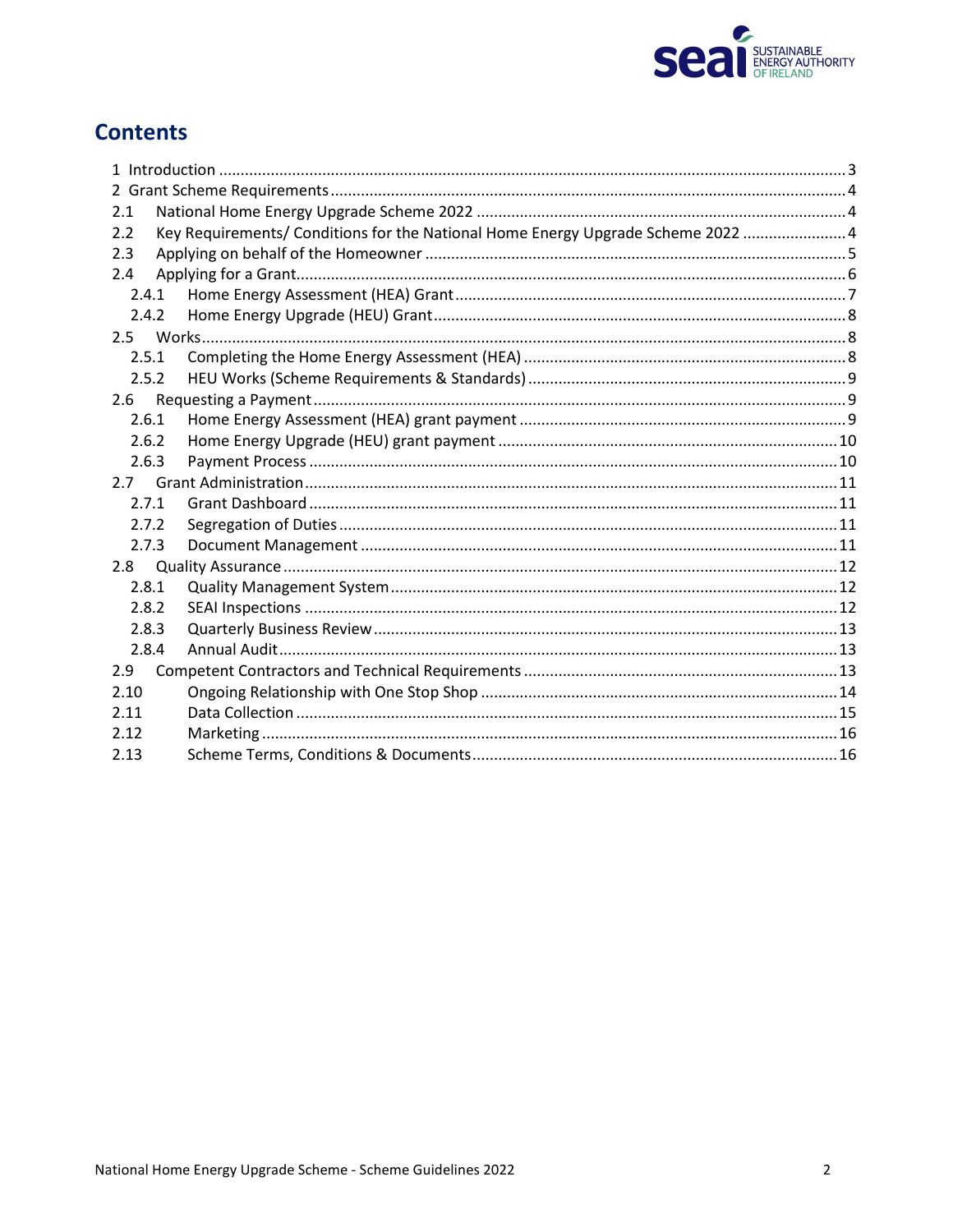

## <span id="page-2-0"></span>**1 Introduction**

The Programme for Government and the Climate Action Plan set ambitious goals to reduce greenhouse gas emissions from buildings, including our homes, with targets to retrofit 500,000 homes to a Building Energy Rating ("BER") of B2 and to install 400,000 heat pumps in existing buildings by 2030.

These targets represent a very significant increase in both the volume and depth of retrofit activity. A half million homes equates to almost 30% of all residential buildings in Ireland. In order to achieve these targets, we must transform the way we deliver retrofits by scaling up existing approaches that work and developing new, innovative solutions.

The Government envisages organisations acting as a one stop shop as critical actors in making retrofit easier and more attractive to homeowners to carry out. The one stop shops will facilitate larger more efficient aggregated projects and will bring benefits both for homeowners and to the supply side. They will combine the different components associated with retrofit projects including demand generation, home assessments, grant application, contractor engagement, project management, quality assurance and finance provision. The scale of our targets offers an opportunity for the development and growth of one stop shops, project coordinators, contractors and other elements of the supply chain. Details of SEAI's One Stop Shop programme are available on the SEAI website ("**OSS programme**"). This includes the procedures and requirements to become a registered OSS with SEAI ("**OSS(s)**").

This document sets out the grant scheme operational guidelines for OSSs who will be operating under the National Home Energy Upgrade Scheme (the "**Scheme**"). This document should be read in conjunction with other Scheme documents, guidance in relation to OSSs and SEAI technical guidance.

The initial phase of the Scheme will support the energy upgrade of individual homes to a minimum B2 BER part funded by SEAI for private homeowners and homes owned by Approved Housing Bodies (collectively referred to as "homeowners" throughout. The Scheme will be open all year round and will offer fixed grants for installation of specific energy upgrade measures. The grant application, offer and payment process will be on an individual home basis and will be automated through a website. This will provide instant decision making on grant offers and clarity on grant support available by home.

Detailed guidance for the operation of the Scheme is included in this document. Additional information in relation to all SEAI grant schemes is available on the SEAI website. A listing of documents relevant to the operation of this Scheme and the OSS programme is set out in the final section of this document.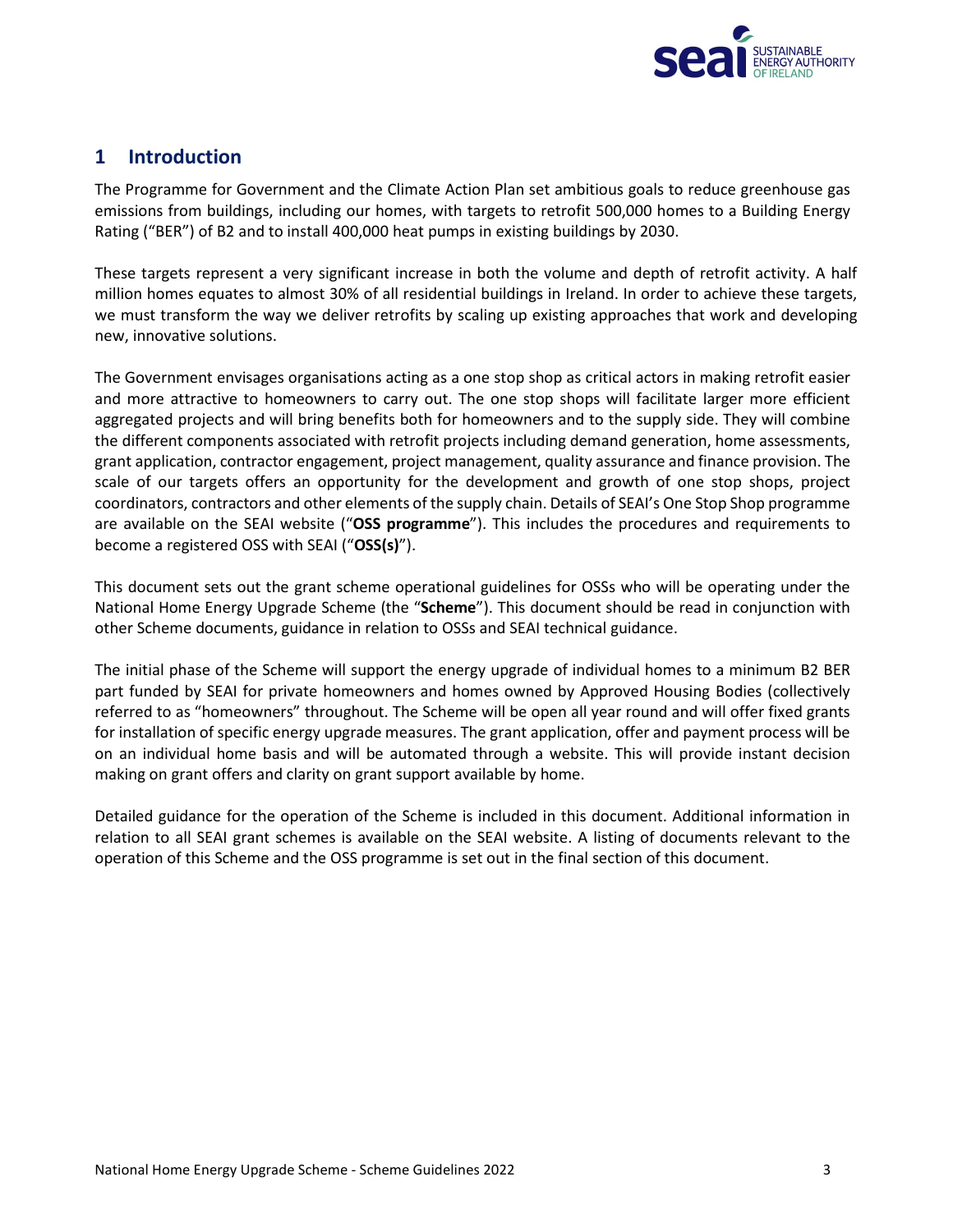

## <span id="page-3-0"></span>**2 Grant Scheme Requirements**

OSSs must at all times be aware of and familiar with the terms and conditions of the Scheme. OSSs must ensure that all relevant staff members, sub-contractors, partners and relevant homeowners are aware of the up to date guidelines of the Scheme.

#### <span id="page-3-1"></span>**2.1 National Home Energy Upgrade Scheme 2022**

The Scheme is designed to use OSSs to deliver retrofits and engage with homeowners and the supply chain. Application for grant funding on behalf of individual homeowners will be the sole responsibility of the OSS. This will take the form of a two-step process where the applications for a home energy assessment grant and a home energy upgrade grant will form separate parts of the overall customer journey. The intention of step one is that the incentive to have a full home energy assessment performed will encourage more people to engage with the process and serve to make the process more understandable for the homeowner. However, to the maximum extent possible, it will still be important to convert each home energy assessment into upgrade works. Relevant data will also be collected as part of the assessment process to enable better targeted support as well as Scheme evaluation and improvement.

The principles of the application process are to ensure the lowest possible level of friction for both the homeowner and the OSS. Grant applications will be managed and submitted by the OSS on the homeowner's behalf. Grant applications and payment processes are based on individual homes. This means that work can start on a particular home on receipt and deemed acceptance of a grant offer from SEAI. The OSS can request payment of the grant once the upgrade works on the individual home are complete and all Scheme requirements are met.

### <span id="page-3-2"></span>**2.2 Key Requirements/ Conditions for the National Home Energy Upgrade Scheme 2022**

The following items are key requirements and conditions of the Scheme. This is not an exhaustive list and items will be considered in further detail in the relevant sections below:

- **Minimum Post Works BER:** the minimum requirement under the Scheme is that each home has reached a post works BER rating of B2 or better. Homes that fail to reach this post works BER will not be eligible for grant payment.
- Minimum Energy Uplift: All homes must deliver a primary energy uplift of at least 100 kWh/m<sup>2</sup>/year.
- **One Stop Shop:** The Scheme is only open to homeowners who apply through registered OSSs. OSSs will have to be registered by SEAI in advance of making any applications on the Scheme.
- **Private Homeowners and Approved Housing Bodies only:** The Scheme is only available to private homeowners and homes owned by Approved Housing Bodies.
- **Available Measures:** The below listed measures are available under the Scheme. This list as well as the applicable grant levels available for each measure may be subject to change over time:

Eligible measures are:

- **a)** Home Energy Assessment
- **b)** Ceiling insulation or rafter insulation
- **c)** Wall Insulation; Cavity, External, Internal
- **d)** Windows
- **e)** External doors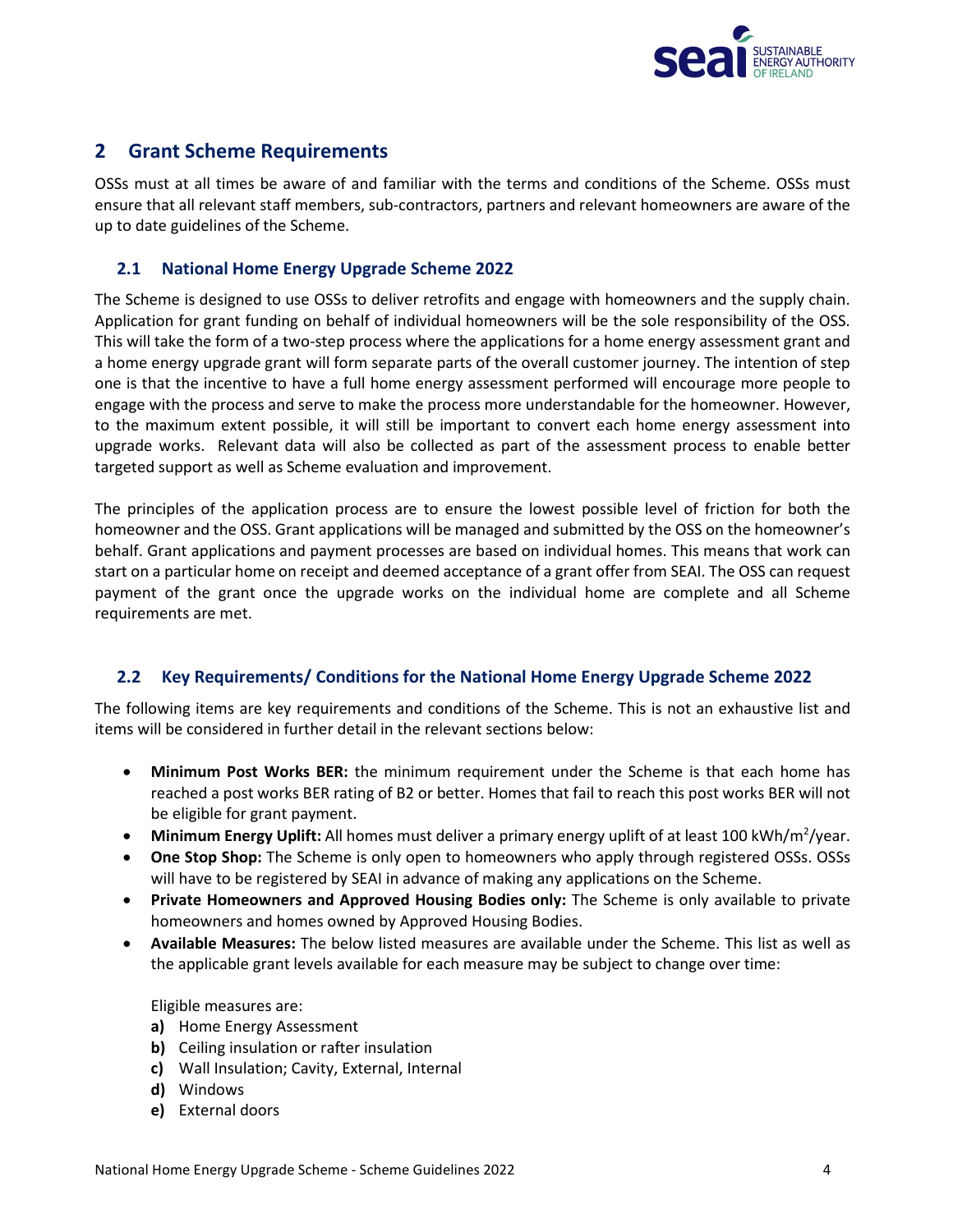

- **f)** Floor insulation
- **g)** Heat pump or heat pump & central heating system or heat pump A2A
- **h)** Heating controls
- **i)** Solar hot water
- **j)** Solar PV
- **k)** MEV, air tightness
- **l)** Project management

Year of construction of the relevant home must be prior to 2011 (i.e. constructed in 2010 or earlier).

Each measure being applied for must be for newly fitted materials/ products and cannot have been incentivised previously in the particular home under any other SEAI or other grant programme.

For clarity, different types of wall insulation would be considered separate measures for this purpose, meaning that a second wall insulation measure will be eligible where it is different to the first, grant incentivised insulation measure and is required to meet technical requirements. For example, a home in which cavity wall insulation was previously supported under SEAI's Better Energy Homes Scheme may apply for external wall insulation under the Scheme to meet heat loss requirements.

- **Quality Management System:** Each OSS participating in the Scheme must maintain a quality management system in line with OSS requirements. The Scheme will be managed using a quality management approach. This is described in further detail below and in the detailed OSS Operational and Quality Requirements Guide.
- **Two Stage Process:** An OSS can apply (on behalf of homeowner) for a Home Energy Assessment ("**HEA**") grant and/or a Home Energy Upgrade ("**HEU**") grant for eligible measures. The grant payable for stage 1, the HEA, can be claimed once it is completed and before any HEU grant application is made.
- **Application and Payment:** The application and payment will be through an online system which is accessible to OSSs throughout the whole year.
- **Pre and Post Works BER assessment:** Each home will be required to have a pre and post works BER assessment completed and published in order to qualify for the HEU grant and subsequent payment. Each home will required to have a pre-works BER assessment completed and published in order to qualify for a HEA grant and subsequent payment.
- **Expiry**: All offers will expire 12 months after the date of the grant offer issued by SEAI.
- **OSS Registration Guidelines:** The OSS will be required to comply with all requirements and terms set out in its OSS appointment agreement and SEAI's OSS Registration Guidelines.
- **Home Energy Upgrade (HEU) Works:** The OSS will be required to ensure compliance with all relevant technical guidance applicable to the HEU works, including the Domestic Technical Standards and Specifications ("DTSS") and current Building Regulations. The OSS will also be required to ensure that SEAI registered contractors are used where such registration is required for the installation of any eligible measure, and that competent contractors are used for all other measures.

#### <span id="page-4-0"></span>**2.3 Applying on behalf of the Homeowner**

Only applications made by the OSS on the behalf of the homeowner will be accepted as part of the Scheme. The OSS must enter into a contract with the homeowner in advance of grant application and commencement of the grant aided work on the HEA or HEU. The OSS will have to ensure that it is legally entitled to apply on the homeowner's behalf.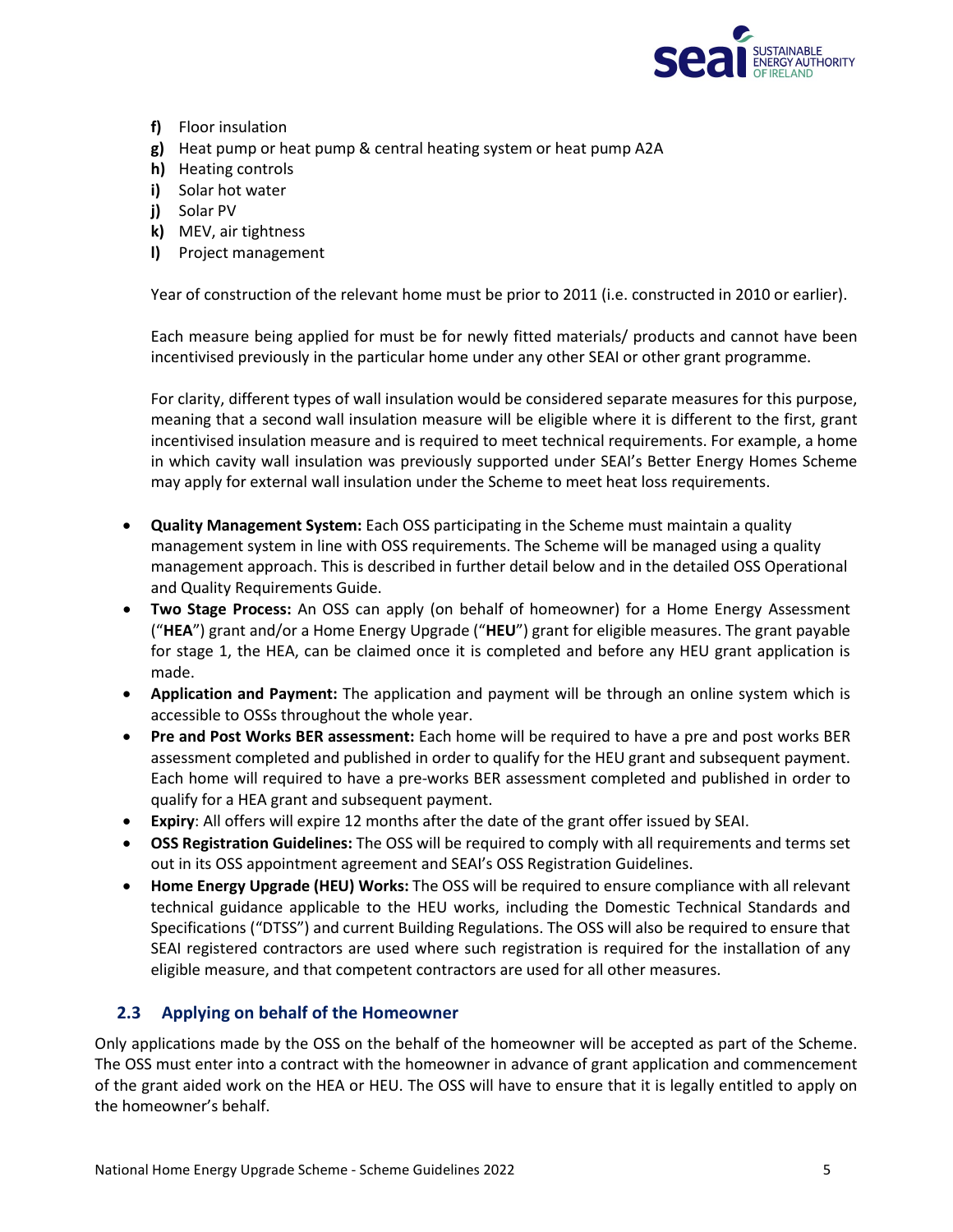

The OSS must ensure that the homeowner or Approved Housing Body, who they are applying on behalf of, owns the property in question. The OSS will also have to ensure that accurate homeowner details are collected on application. Although the OSS is expected to manage the entirety of grant journey SEAI may wish to contact the homeowner in relation to the Scheme and will be contacting them in relation to grant offers and grant payments.

It is a requirement that the OSS discounts the full value of the HEA and/or HEU grant (including project management) to the homeowner in a clear and understandable way. The homeowner will only be required to pay the cost of the works net of the grant. Payments will be made directly to the OSS on behalf of the homeowner. It is also the responsibility of the OSS to ensure that the homeowner is fully aware of the terms, conditions and requirements within the Scheme and that the homeowner is aware of these in advance of commitment to proceed with grant applications.

A fundamental requirement of the Scheme is that works cannot commence before the date of the grant offer for the individual home.

#### <span id="page-5-0"></span>**2.4 Applying for a Grant**

Applications for grant funding will take the form of a two-step process where the OSS can apply for (1) a HEA grant and/ or (2) a HEU works grant for eligible measures required to bring the home to a B2 BER or better and achieve a primary energy uplift of 100 kWh/m²/yr.

Applications and offers (as well as payments) are made on an individual home basis at any stage of the year. The OSS is required to secure the consent of the homeowner before applying for an HEA or HEU grant. All grant applications must be submitted through the application portal. Applications will not be accepted by any other means.

The OSS is required to discount the full value of the HEA and/or HEU grant from the quote offered to the homeowner at both stages of their application, if the homeowner has proceeded with both HEA and HEU. See below graphical representation of the application and offer process: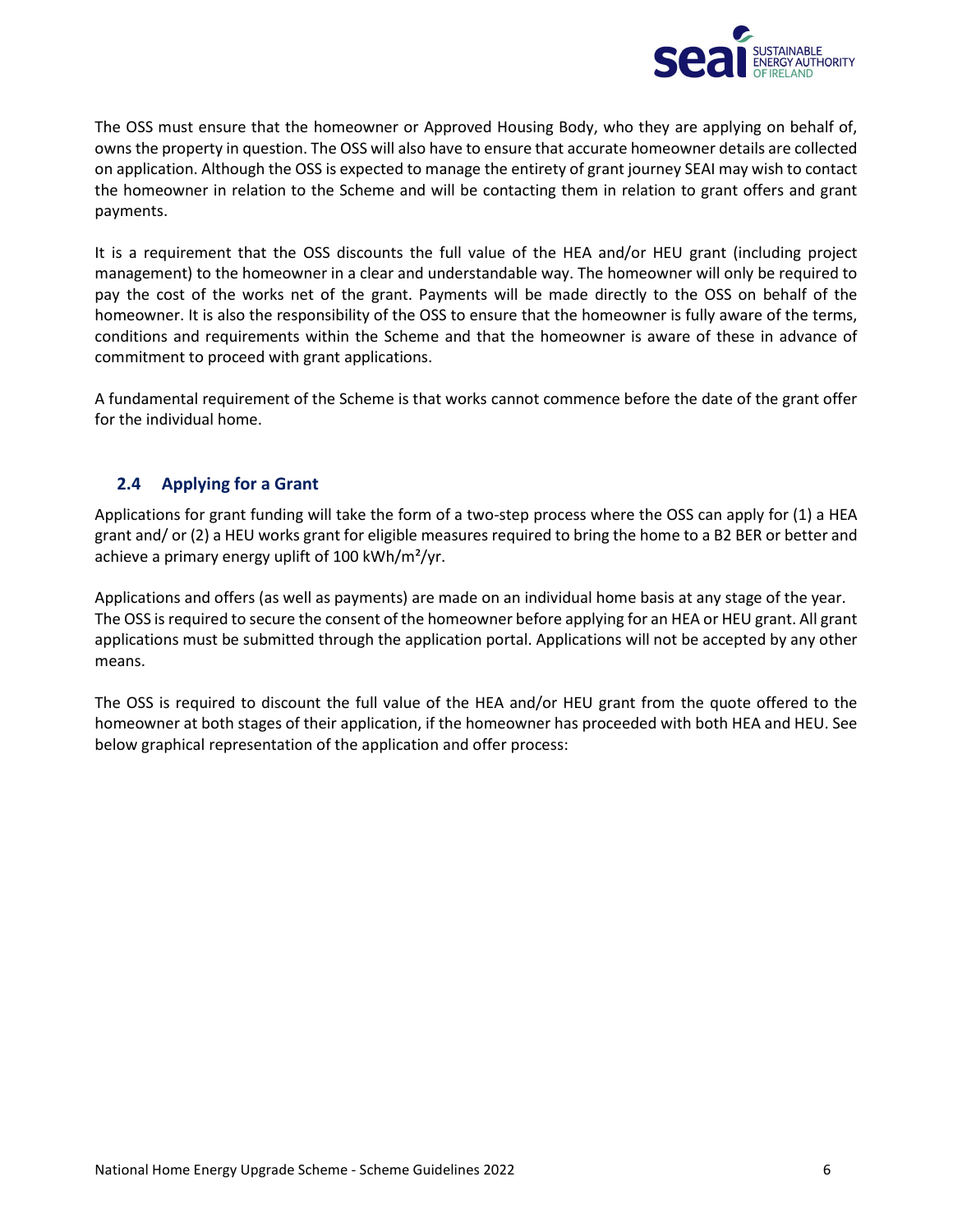



#### <span id="page-6-0"></span>**2.4.1 Home Energy Assessment (HEA) Grant**

Funding will be available for the home energy assessment which will include a complete report comprising a BER, technical design, pathway options to reach a B2 BER and beyond, and quotes for the required home energy upgrade works.

A HEA is not required but is recommended under the Scheme to provide the homeowner with a detailed assessment of their home. Each home under the Scheme will however require at a minimum a pre-works BER assessment within the previous 12 months.

When applying for a HEA grant, the registered OSS must enter the SEAI portal. The OSS is required to enter details including the below list of information:

- Homeowner Name
- Declaration of willingness to proceed with HEA OSS to apply on behalf of homeowner
- Address
- MPRN/ GPRN
- EIRCODE
- Homeowner Contact Details
- Year of Build
- House Type

The OSS will be required to accept the terms and conditions of the HEA grant offer, confirm all details are correct to the best of their knowledge and, confirm the homeowner's consent to apply on their behalf. This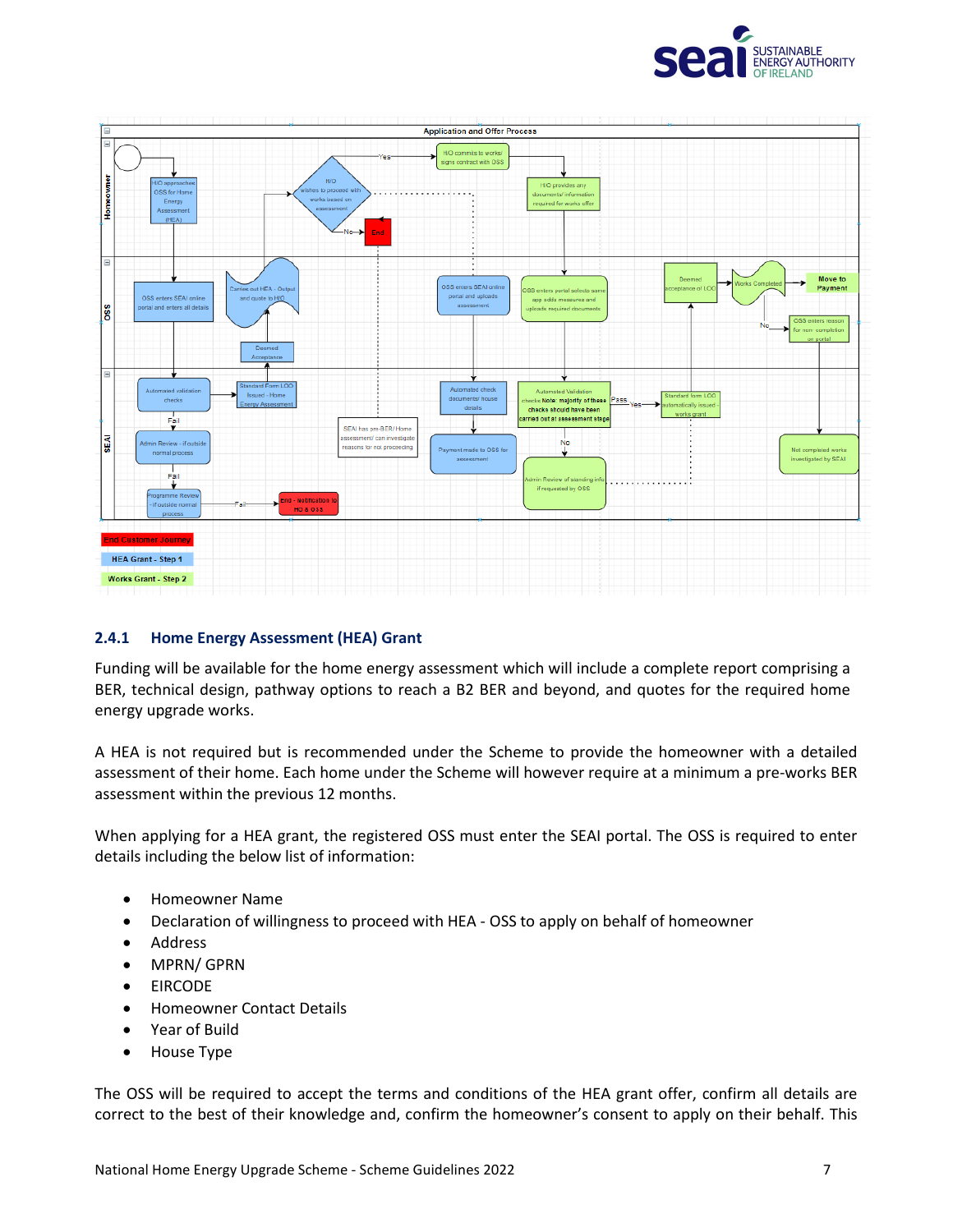

may be subject to audit and must be obtained in advance of applying for a HEA grant on the grant portal.

If the application is successful a grant offer will be issued for a HEA with deemed acceptance on behalf of the OSS on the date the offer issues from SEAI. The OSS will have 12 months from the date the HEA grant offer issues in which to complete the HEA and submit a request for payment for the completed HEA.

#### <span id="page-7-0"></span>**2.4.2 Home Energy Upgrade (HEU) Grant**

On completion of the HEA an OSS can then proceed to apply for a HEU works grant on behalf of the homeowner. An OSS can also apply for a HEU works grant on behalf of a homeowner without the previous completion of a HEA assessment and related HEA grant application. This will be possible where a recent BER has been performed on the particular property. The "Pre-works BER" must have taken place within 12 months of the HEU works grant application in order for the application to be valid.

As part of the HEA process the OSS will be able to establish (through accessing the portal) which measures are available for a particular home. The majority of details will be captured at the HEA stage and available to the OSS where the homeowner is progressing with the same OSS who performed the HEA. In the event a different OSS performed the HEA, the OSS will need to obtain from the homeowner the same details as listed under the HEA, as these will be required for the purposes of making the HEU works grant application. The OSS can select from the list of eligible measures and submit the HEU works grant application.

The OSS must enter into a contract with the homeowner in advance of grant application and commencement of the grant aided HEU works. The OSS will also be required to provide the homeowner with a quote for the total cost of the works with the applicable HEU grants available discounted. This must be retained by the OSS for each individual HEU application. The OSS must also ensure that the home will reach a post works BER of B2 or higher and a primary energy uplift of 100 kWh/m<sup>2</sup>/yr or the HEU grant will not be eligible for payment.

When submitting any/each HEU works grant application, the OSS will be required to confirm that both it and the homeowner accept the terms and conditions of the offer, confirm all details are correct to the best of their knowledge, confirm the homeowner's consent to apply on their behalf and confirm that the OSS has entered into a contract with the homeowner. This formal contract and/or agreement may be subject to audit and must be obtained in advance of applying for a HEU works grant on the grant portal.

If the HEU grant application is successful, an offer will be issued for a HEA grant with deemed acceptance on behalf of the OSS on the date the offer issues from SEAI. The OSS will have 12 months from the date of the grant offer to complete all HEU works associated with the property. The OSS must also communicate key milestones for the project to the homeowner to keep them informed of key interaction points with SEAI. This will include offers and payments but will not require any action from the homeowner in this regard.

#### <span id="page-7-1"></span>**2.5 Works**

#### <span id="page-7-2"></span>**2.5.1 Completing the Home Energy Assessment (HEA)**

The HEA must include at a minimum the following items:

- BER assessment, with Published BER
- Homeowner stated required outcome (objective)
- Technical Design and Pathway options to reach BER B2
- Technical design to meet the Heat Loss Indicator ("**HLI**") requirements and for a Heat Pump
- Quotation for the recommended energy upgrade works required to reach BER B2; clearly stating the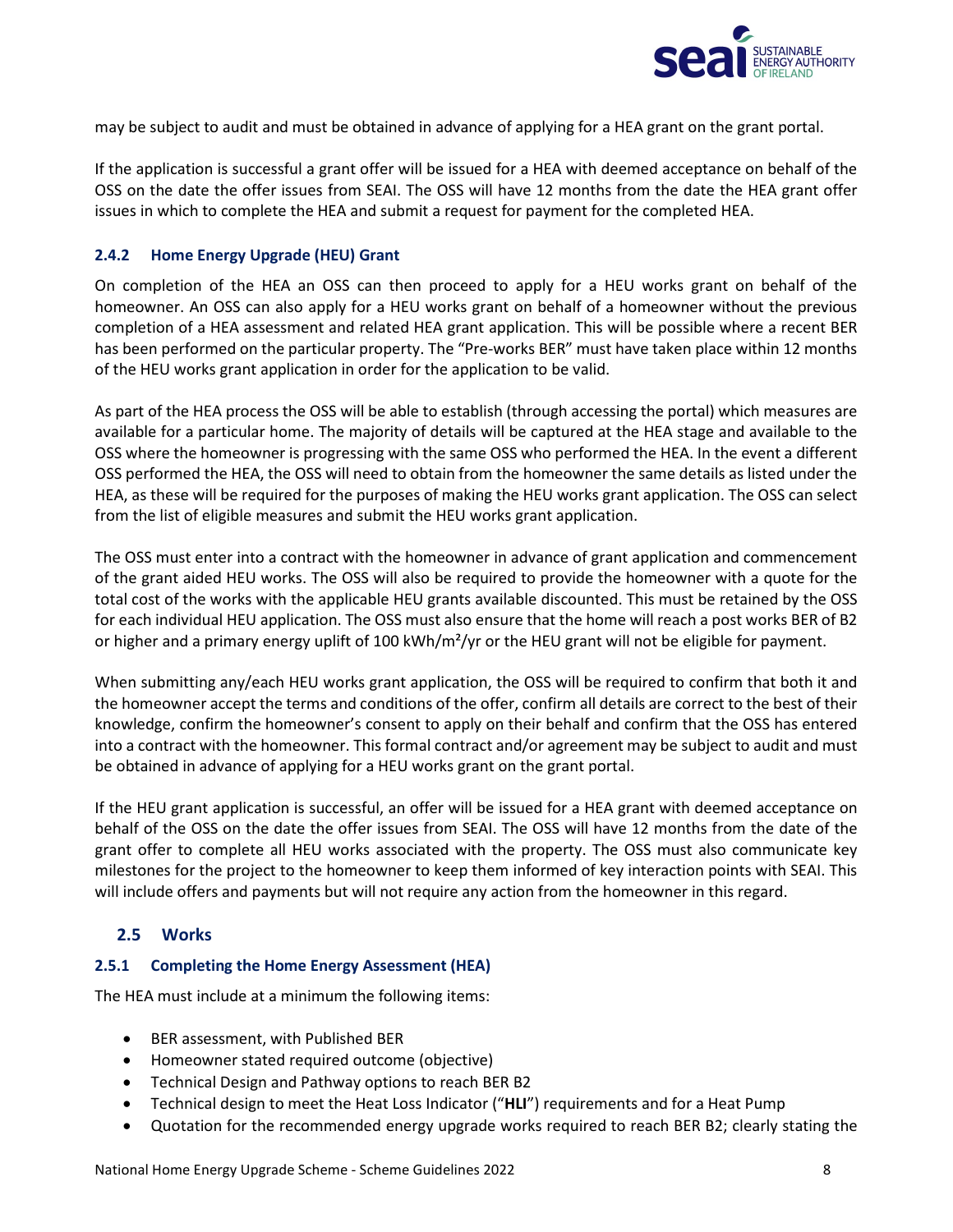

cost of each of the recommended works, contribution from energy supplier (EEOS), if applicable, any discounts and SEAI grant.

• Estimate of annual energy usage in kWh

The BER assessment must be carried out by an independent registered BER assessor in accordance with BER scheme rules and the results of the assessment as well as the design elements must be explained to the homeowner so that an informed decision can be made in relation to what, if any, energy upgrade works the homeowner wishes to undertake. The HEA must be carried out subsequent to the HEA offer being issued to the OSS.

#### <span id="page-8-0"></span>**2.5.2 HEU Works (Scheme Requirements & Standards)**

All HEU works undertaken under the programme must be completed to the standard and specification required for the specific works under all relevant guidelines issued by SEAI, including the DTSS document (incorporating S.R. 54:2014&A1:2019 Code of practice for the energy efficient retrofit of dwellings) and, with current building regulations. The OSS must also ensure that any HEU works carried out on homes grant aided under the Scheme conform to all relevant SEAI requirements and guidance.

Any issues with completed HEU works or requests for reworks resulting from any inspection or review by SEAI may result in the grant being declined or reclaimed in the event that the payment has already been made.

The technical requirements for the HEU works are:

- A pre-works and post-works BER
- Final post-works BERs must be a B2 rating or above
- All homes completed must deliver a minimum primary energy uplift of 100 kWh/m<sup>2</sup>/yr
- An optimal whole-element solution must be implemented.
- A fabric first solution is mandatory.
- Year of construction of the relevant home must be prior to 2011 (i.e. constructed in 2010 or earlier).

It is the responsibility of the OSS to ensure that HEU works are carried out to all applicable technical standards and specifications required under the Scheme, and that all such HEU works are fully complete prior to requesting grant payment for any individual home. This includes the work of any sub-contractors and partners.

#### <span id="page-8-1"></span>**2.6 Requesting a Payment**

Grant payments will be requested on an individual home basis. The OSS will request payment through the same SEAI portal as the application process. Subject to volume, grant payments to the OSSs may be batched at regular intervals. The grant request for payment will be reviewed by SEAI and this review may include desktop, or onsite, audits or inspections, as detailed further below.

#### <span id="page-8-2"></span>**2.6.1 Home Energy Assessment (HEA) grant payment**

To request payment for a HEA grant, the OSS will be required to enter the SEAI portal and provide:

- Completed HEA
- Confirmation that the HEA has been completed in compliance with all requirements, and to the required standard
- Name and contact details of the technical assessor
- Date of completion of the HEA
- Current energy usage of the property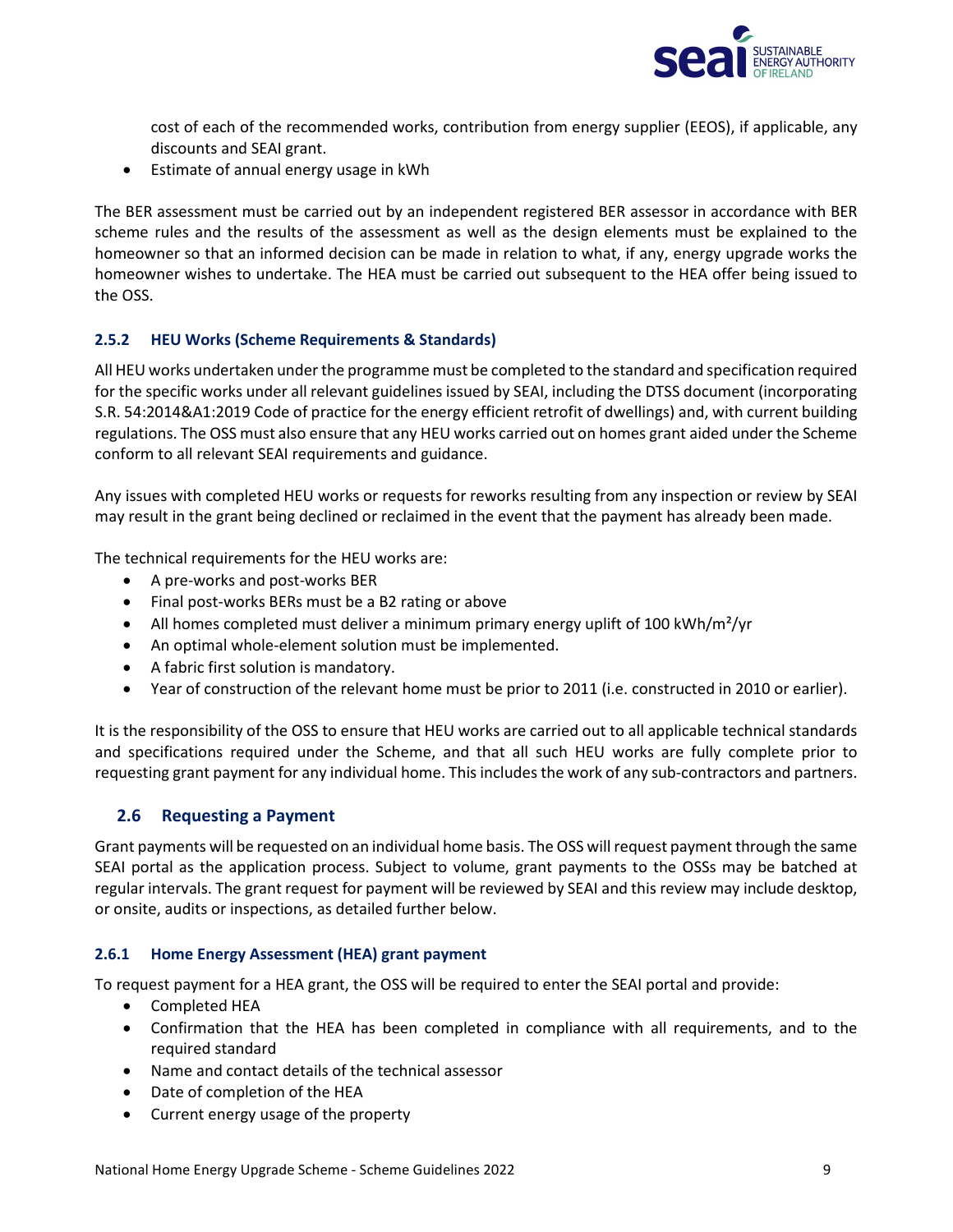

• Details of the independent BER assessor who carried out the pre-works BER.

The OSS must also ensure that the required pre-works BER has been published.

Once SEAI has performed, and is satisfied with, appropriate review and validation checks, grant payments will be approved individually for successful HEAs.

#### <span id="page-9-0"></span>**2.6.2 Home Energy Upgrade (HEU) grant payment**

To request payment for a HEU grant, the OSS will be required to the enter the SEAI portal and provide:

- Confirmation that each individual Eligible measure is fully complete.
- a Declaration of Works ("**DoW**") that is signed by the relevant contractor that installed the measure and the homeowner.
- Confirm that the OSS is in agreement with all items in the DoW.
- Confirm that the OSS has satisfied itself that all the HEU works installed conform to all relevant SEAI and industry technical standards and specifications, and that the OSS has followed its own documented QA processes in respect of the said works.

The OSS must also ensure that the required post works BER assessment has been completed and published and that the home has reached a minimum post works BER of B2 and a primary energy uplift of 100 kWh/m²/yr. Homes that do not reach the minimum post-works B2 BER or energy uplift will not be approved for grant payment.

Once SEAI has performed, and is satisfied with, appropriate review and validation checks, grant payments will be approved individually for successful HEU works that have been completed. Where HEU works have been selected for a pre-payment inspection, payment may be delayed until the inspection has been successfully completed.

The OSS will also be required to retain a number of documents, which may be required to be provided to SEAI in the event of an inspection or audit. Documents must be retained by the OSS for a minimum of the term of the relevant contract to which they relate plus 7 years. These will include:

- Invoices issued to the homeowner for HEU works completed evidencing measures completed.
- Quality assurance (QA) reports for the particular home and measure(s).
- Evidence of payment for HEU works directly to the OSS by the homeowner.
- Evidence of the contract(s) in place between homeowner and OSS.
- Any relevant certificates required following completion of individual measures in line with applicable standards and specifications
- In the event of Inspections/Desktop Audit by SEAI, photographs may be required of the individual measures that are being claimed as part of the HEU grant.

The OSS is wholly responsible for the safe retention of all relevant documentation pertaining to each individual homeowner and grant application.

#### <span id="page-9-1"></span>**2.6.3 Payment Process**

Scheme grant payments will be made on a home by home basis. Once a request for grant payment has been completed through the portal, and SEAI has performed, and is satisfied with, appropriate review and validation checks, the individual payment will be approved and made to the OSS in the next available payment run. Payments will be made throughout the whole year. As above, subject to volume, grant payments to the OSSs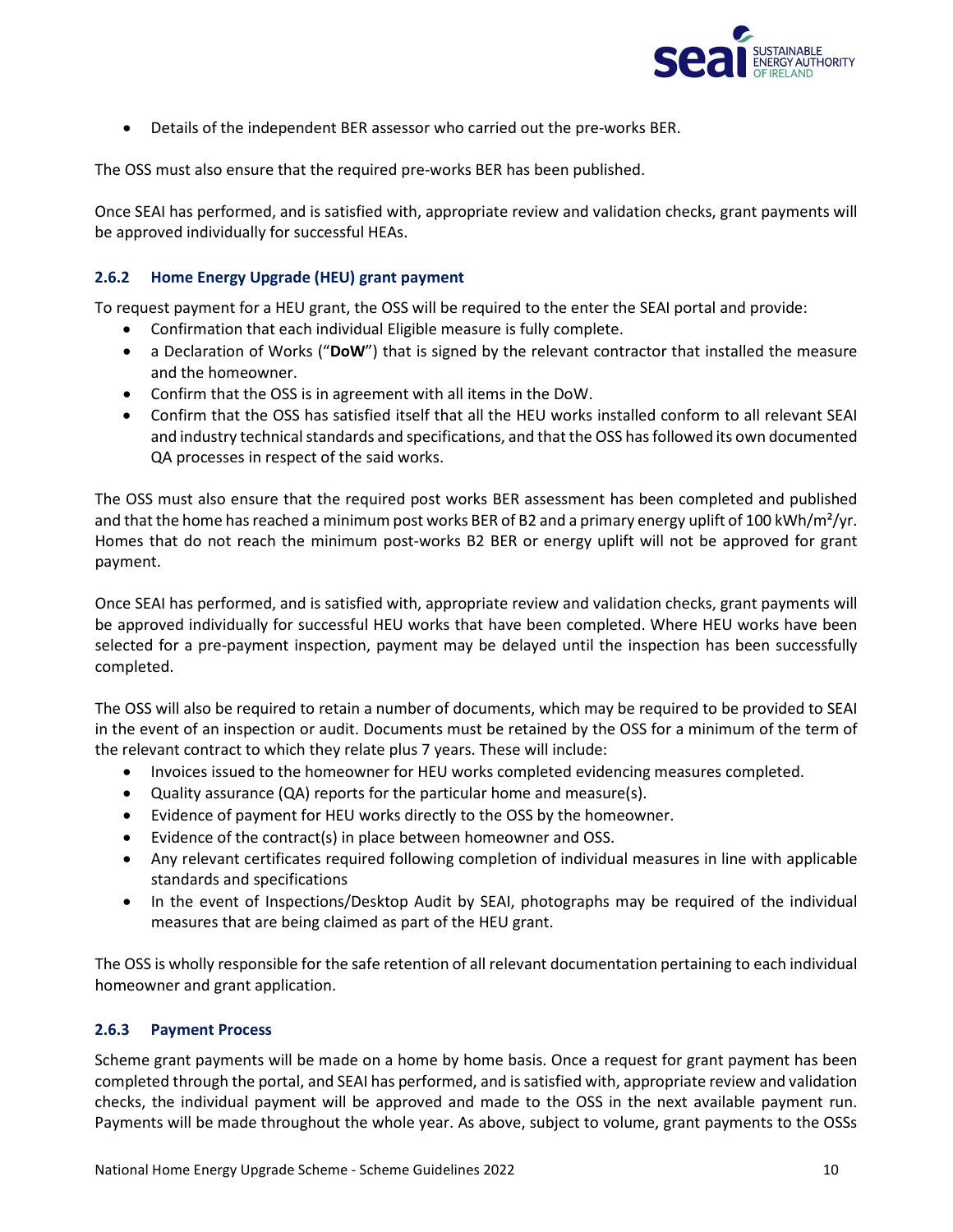

may be batched at regular intervals.

SEAI's intention is that payment runs will be made every 2 weeks for the Scheme. This may be subject to change depending on business requirements and the level of output of the Scheme. The intention is that for the majority of homes, approved grants will be paid quickly once payment requests are received, with only those selected for pre-payment inspection having a slightly longer lead time for payment.

The OSS will be required to continue to comply with the key eligibility criteria to ensure the continuation of approved grant payments. Where an OSS is not tax compliant or insurance has lapsed, approved grant payments will not be made by SEAI until any identified issues have been rectified by the OSS.

#### <span id="page-10-0"></span>**2.7 Grant Administration**

#### <span id="page-10-1"></span>**2.7.1 Grant Dashboard**

The OSS will have access to a grant dashboard that provides status on each grant application connected to that OSS. This will also highlight those applications which are within 8 weeks of expiry and action is required. It is the responsibility of the OSS to ensure they are up to date with all applications and/or grant works in progress and grant offers which are nearing expiry. Grant offers will automatically expire in the event that 12 months has elapsed and a complete request for grant payment has not been received.

The dashboard will provide one way for each OSS to manage their obligations and workload under the Scheme.

#### <span id="page-10-2"></span>**2.7.2 Segregation of Duties**

One of the principal ways of ensuring governance on the portal is by segregating the duties assigned to OSS personnel using the system. Good segregation of duties ensures that effective governance processes are maintained within the Scheme and that the same individuals will not have responsibility for the full application and payment process. The grant portal will be configured so that there are separate logins for individual OSS personnel completing a grant application on behalf of the OSS and requesting grant payment once the HEA or HEU works are complete. Each nominated OSS contact/ project lead will only have access to those areas of the grant portal that relate to them.

Regardless of system configuration, SEAI expects an OSS to implement proportionate segregation of duties along with sufficient oversight and review procedures to ensure that individual staff members do not have full responsibility for the end-to-end grant administration process, particularly with regard to grant offers and payment requests. Prospective OSSs will be required to evidence their resourcing plans as part of the application process for OSS registration. Key controls may be reviewed as part of the ongoing review process. Remediation plans will be expected where any issues are identified in line with the Quality Management approach.

OSS management are responsible for implementing key controls relevant to the Scheme.

#### <span id="page-10-3"></span>**2.7.3 Document Management**

SEAI requires that OSSs will put in place adequate processes and rules to ensure that document flow is appropriately controlled. This includes insuring that:

- All required documents are securely retained.
- All grant documents are actioned in a timely manner by the OSS administrator.
- Homeowners are given the appropriate documents in electronic and paper form as required.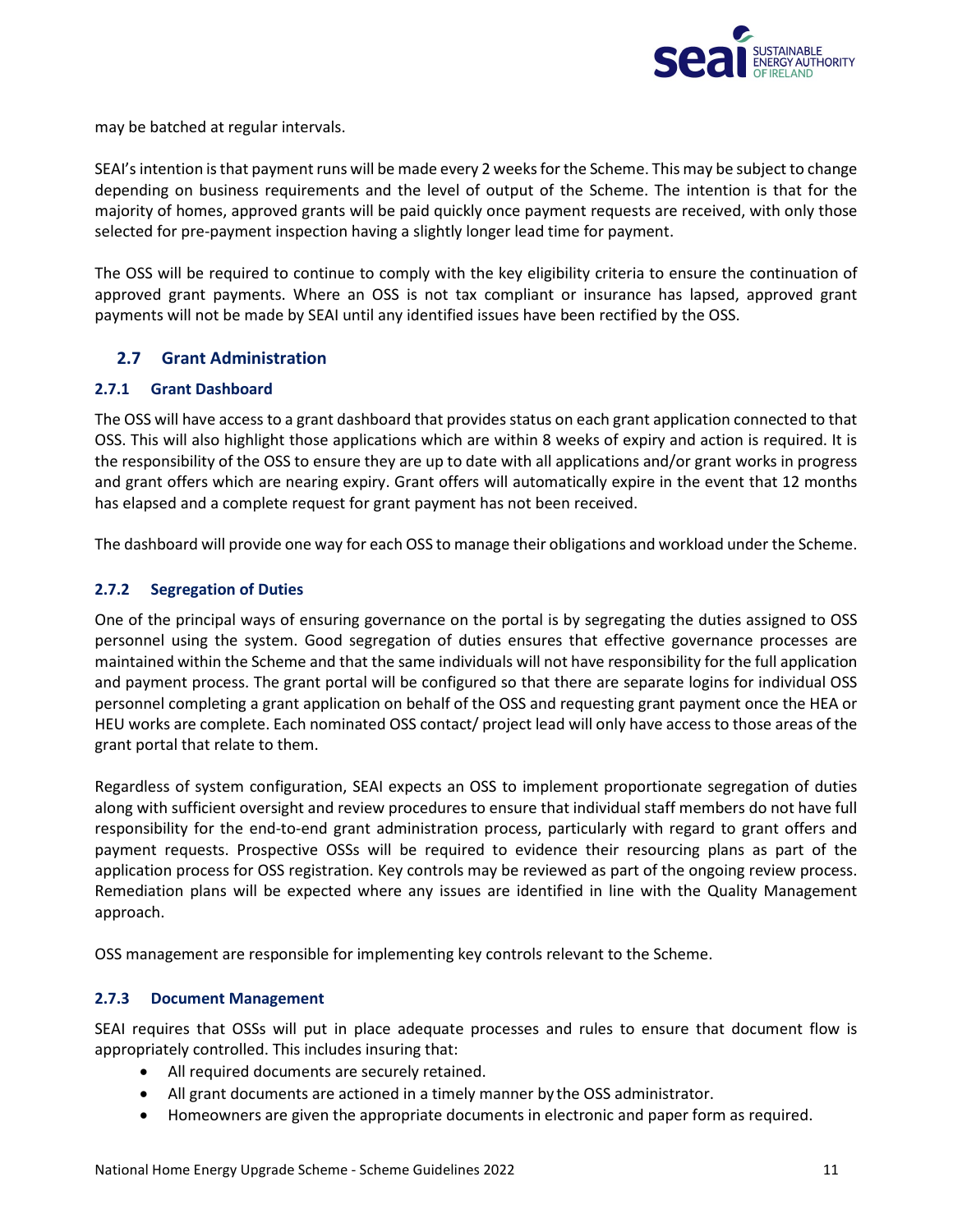

- All documents requested as part of any grant application must be provided in electronic form to SEAI. In the event that documents were originally in paper form these should be securely retained.
- Contractors/installers engaged by OSSs to carry out grant-aided HEAs or HEU works are sent the documents and information relevant to their works before works commence.
- All Designers, Technical Advisers/ Assessors and BER Assessors or any other individuals engaged by OSSs are provided with the information and documents they require (e.g. grant documents signed by the contractor and homeowner after all HEA or HEU works are completed).
- All processed documents are scanned, uploaded and stored.
- All supporting documentation must be retained by the OSS for the term of the relevant contract to which they relate plus a period of 7 years.
- The OSS is responsible for retention and document management for every item associated with each individual grant application, even where it engages agents/subcontractors to carry out certain works etc.
- Any documentation requested by SEAI must be provided in electronic format within 5 working days of receipt of the request. Each OSS should ensure that the relevant business systems and operational processes are in place to allow for efficient document transfer.
- Whilst not all documents are required to be submitted to SEAI for grant payment, the OSS must ensure all relevant documentation connected to each individual grant application is properly retained and classified so that they can be readily accessed as part of any audit, inspection or review conducted by SEAI.

#### <span id="page-11-0"></span>**2.8 Quality Assurance**

The quality of service delivery by OSSs is central to the reputation and effectiveness of the Scheme. This is for the purpose of achieving energy savings for homeowners and value for public monies.

#### <span id="page-11-1"></span>**2.8.1 Quality Management System**

Each OSS is required have a quality management system in place for their OSS operations, which includes, a customer focus, managed processes, continuous improvement and controls such as audit and inspection. OSSs will ensure independent verification of the quality of work carried out relating to all grant applications, and SEAI will require access to these results as may be requested from time to time.

The OSS is ultimately responsible for the quality of all works and operational processes that it carries out and manages as part of the Scheme. This includes ensuring that all HEAs and HEU works meet all required technical standards and specifications, operational processes are functioning as designed and that high levels of customer satisfaction are maintained at all stages of the process. SEAI will review the OSSs performance in this regard. This will be monitored and assessed through ongoing operations and audits, quarterly business review and annual audit.

#### <span id="page-11-2"></span>**2.8.2 SEAI Inspections**

As part of SEAI's review of the OSSs performance and management of its operations under the Scheme, SEAI or its agent may perform any of the following inspections in respect of all or any individual grant applications or works:

- Site Visit
- Desktop Audit
- Advisory Inspection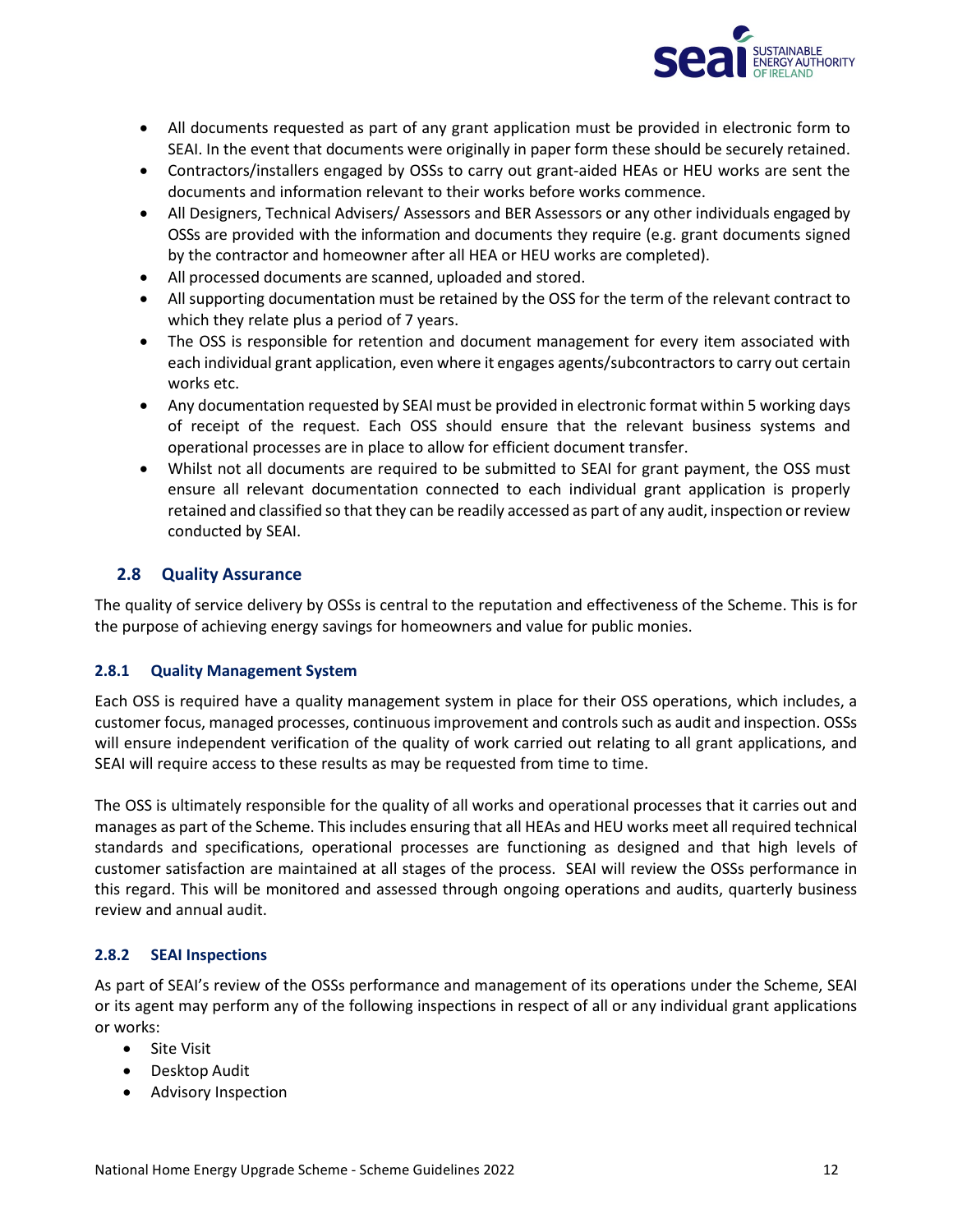

It is a requirement of the OSS to obtain confirmation and consent from each homeowner that they will provide and facilitate access to their property by SEAI or its agents for the purpose of such inspections.

Inspections may take place in advance of, or subsequent to grant payment having been made to the OSS. As mentioned above, this may include pre-payment inspections required by SEAI in order to review and approve a request for payment of grant funding.

SEAI may carry out a desktop or onsite inspections/ audit in advance of payment at its discretion.

SEAI may seek to carry out accompanied or advisory inspections where specific issues with a particular grant application have been identified. It will be the requirement of the OSS to facilitate any such inspections. SEAI will work constructively with the OSS in order to address any issues as they arise and improve the overall quality of the Scheme.

Information requested by SEAI or its agents in respect of an audit or inspection must be provided to SEAI or its agent within 5 working days of receipt of such request. Failure to provide information within the required timeline may result in restriction or removal of access to the grant portal for the OSS.

#### <span id="page-12-0"></span>**2.8.3 Quarterly Business Review**

The OSS will complete a Quarterly Business Review with SEAI, which will be scheduled for every three months, to review their operations and performance as described in the OSS Operational Guide. This will include:

- Customer Engagement/ Pipeline
- Strategic Progress
- Financial Review
- Technical Review

#### <span id="page-12-1"></span>**2.8.4 Annual Audit**

OSSs are required to complete an annual audit of their operations and works. These audits shall be conducted by an auditor or competent person who is independent of the OSS. Following receipt of the audit report each year the OSS shall schedule a review of the outcomes and actions with SEAI. The first audit shall be scheduled and completed by the OSS 12 months after initial registration as an OSS, and shall continue annually thereafter.

#### <span id="page-12-2"></span>**2.9 Competent Contractors and Technical Requirements**

All contractors engaged by OSSs to carry out HEAs or HEU works shall meet all applicable requirements in the DTSS document. Requirements for competence are defined within the DTSS document, and in general such contractors are to be either registered with SEAI where there is a specific registration requirement for that Eligible measure/technology (e.g. Better Energy Home scheme or Solar PV scheme) or competent to complete the works. This is to ensure that only contractors who are qualified, insured and tax compliant are engaged by the OSS to undertake HEA or HEU works under the Scheme. The DTSS is subject to change. The document in force at the time of undertaking of the works is the relevant version of the guidance.

From time to time, a contractor's registration with SEAI may cease or be deactivated. OSSs are responsible for managing and monitoring the relevant lists of SEAI registered contractors to ensure that their selected contractors are fully registered and compliant, where such registration is required.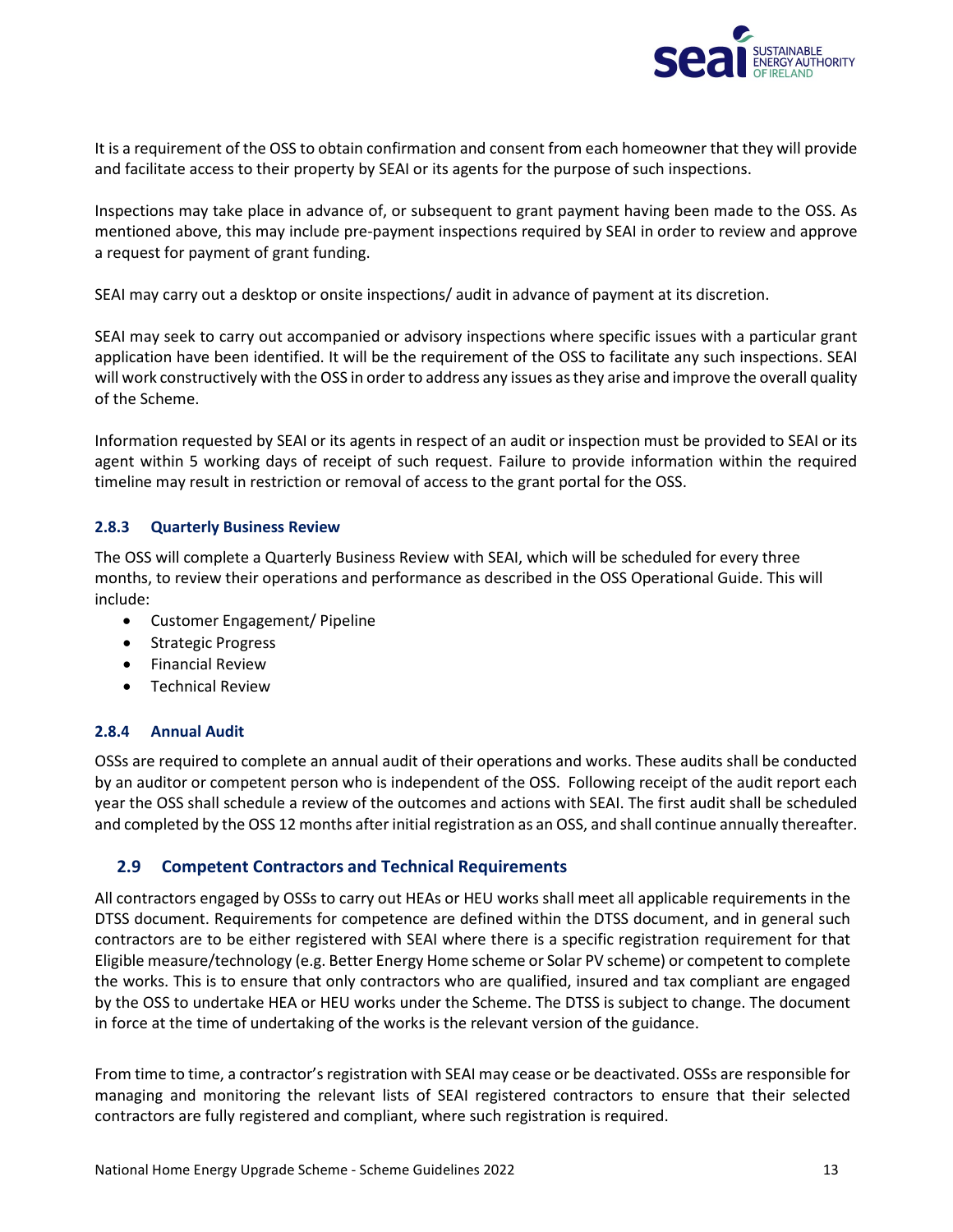

For the purposes of the Scheme it is the responsibility of the OSS to ensure that all HEA and HEU works are completed in line with all prevailing technical standards and specifications and building regulations.

If a deactivated or unregistered contractor is used for works where such registration is required, the works may be deemed ineligible for grant payment. In these situations, SEAI will expect that each OSS addresses the matter of a rejected grant payment with the homeowner. Issues arising in relation to contractors will be dealt with as part of the OSS's Quality Management process. In short the OSS must ensure:

- A) **Contractors are registered** (Better Energy Home scheme or Solar PV scheme) **or competent** to complete the relevant HEA or HEU works. It is the responsibility of the OSS to ensure that all contractors engaged by them are fully registered/competent when carrying out works. Use of unregistered or incompetent contractors may give rise to serious sanctions for the OSS, as summarised below and further detailed in the applicable OSS programme documents.
- B) Ensure that all contractors **remain active on all relevant registration lists.** Contractors may be deregistered automatically if certain details aren't renewed. The OSS must ensure that all contractors remain active at the time of the grant application and grant works, where relevant.
- C) **Nominated personnel** have signed off on the HEU works as part of the declaration of works in relation to the individual eligible measures.
- D) All HEU works have been **completed in accordance with requirements of the DTSS** and in line with prevailing building regulations.

#### <span id="page-13-0"></span>**2.10 Ongoing Relationship with One Stop Shop**

The maintenance of an ongoing working relationship between SEAI and the OSS will be key to management of the Scheme outputs. In respect of the requirements for the quarterly and annual OSS reviews, summary requirements are outlined in the quality assurance section of this document above. The broader requirements in relation to the maintenance of an effective quality management system by each OSS are set out in the OSS Operational and Quality Requirement Guide.

The OSS will be subject to reviews to ensure compliance with Scheme requirements as set out in this document and any other terms and conditions or requirements of the Scheme. This process will also review broader items to ensure effective operation as a registered OSS.

The OSS is expected to remedy any items identified as not in line with the relevant requirements and/or guidelines for the Scheme, OSS Registration Guidelines or the OSS appointment agreement. Where an OSS's performance falls outside of the required performance levels then appropriate guidance will be provided by SEAI or sanctions levied. Any issues will be communicated to the OSS.

Any performance related issues identified in relation to any agent, partner or subcontractor of an OSS is the responsibility of the OSS to remedy. The OSS will be expected to provide a remediation plan and timelines to remedy any identified issues.

Minor issues identified will be addressed through the OSS's Quality Management system and the creation of a remediation plan. In cases of health & safety, fraud or serious non-compliance, the OSS may be subject to sanctions, details of which are set out within relevant section of the OSS appointment agreement and OSS Registration Guidelines. Cases of fraud may also be referred to An Garda Siochana. In summary, these serious issues or continued issues of poor performance or quality management may give rise to the following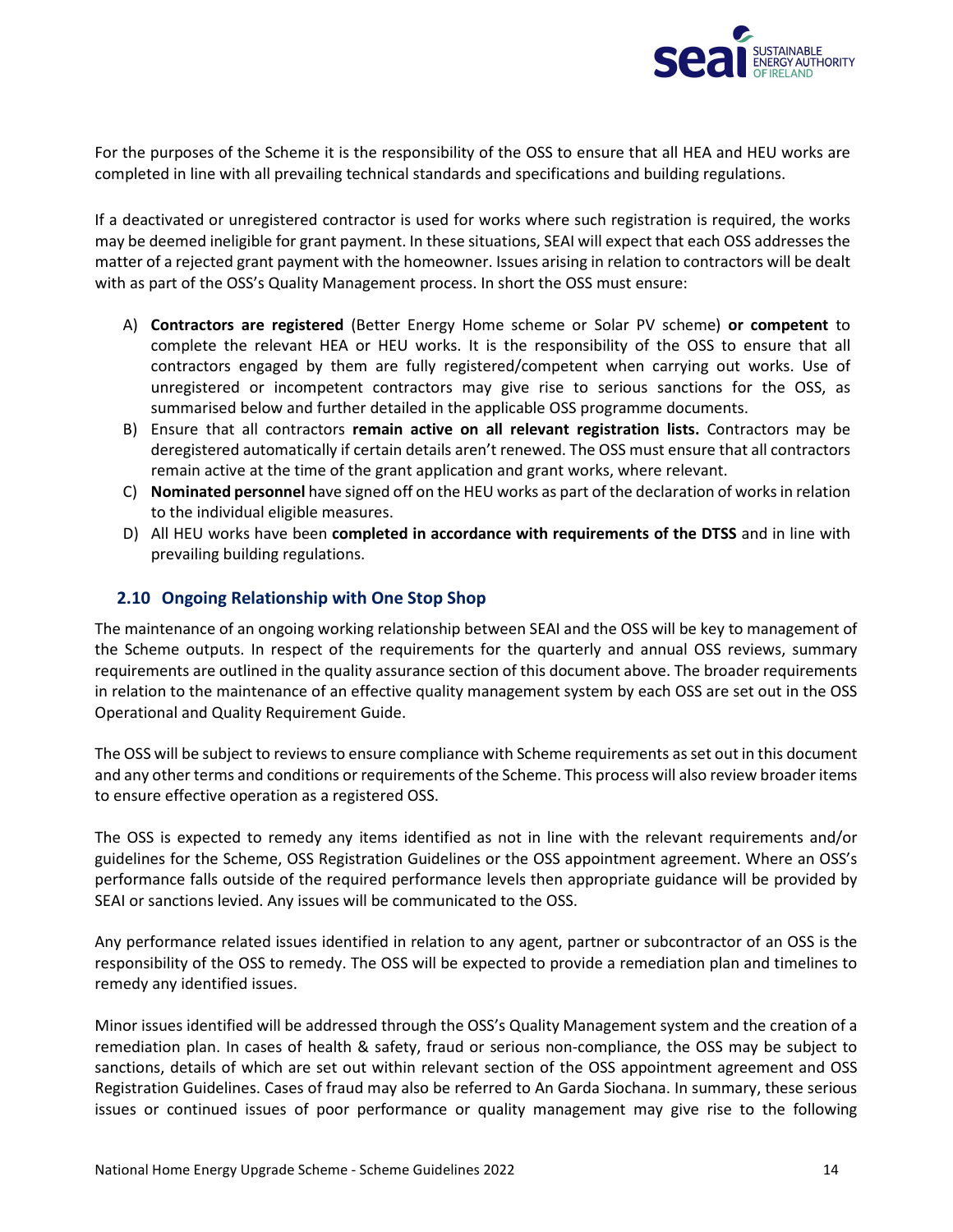

sanctions:

- **Remedial Plan Process:** OSS is required to agree and implement a remedial plan to address identified issues.
- **Partial Suspension:** Suspension of OSS from creating new applications. Payment of grant works in progress may still be possible. Homeowners affected by the suspension may be notified.
- **Full Suspension:** Suspension of OSS from creating new applications, making further requests for grant payments or receiving grant payments where works have been completed. Homeowners affected by the suspension may be notified.
- **Termination:** Termination of OSS appointment agreement. OSS can no longer act as One Stop Shop. Homeowners affected by the termination may be notified.

#### <span id="page-14-0"></span>**2.11 Data Collection**

The OSS will be required to gather application information for the grant administration purposes and provide this to SEAI. This will include homeowner names, address, telephone number, email and MPRN. The homeowner's email will be used to communicate with the homeowner on the grant administration and processing. In order to assess the impact of installed measures SEAI will collect pre and post works data, this data will be provided by the OSS through the grant process. This data may also be used by SEAI for scheme review or development.

Data relating to the works completed and grants claimed by OSSs will be assessed by SEAI to ensure that the energy savings have been achieved and will be sustained. This assessment will verify that energy upgrades have been properly installed in line with the code of practice and the correct grant has been applied for and deducted from the cost borne by the homeowner. This data may also be used by SEAI for scheme review or development. The OSS will be required to ensure that Data Subjects are aware of this data collection and use.

SEAI may make contact with homeowners for a period of up to 5 years after the relevant grant has been processed in order to request their voluntary participation in surveys or other forms of feedback or to request the voluntary provision of energy data or other information which may be used to determine the impact and achievements of the relevant grant scheme and for scheme review or development. SEAI may also develop and publish case studies (protecting as appropriate all personal, confidential or commercially sensitive information/data). The OSS will ensure that Data Subjects are aware of this data collection and use. The OSS will ensure that the Contact Preference Form is completed and submitted to SEAI.

To support ongoing monitoring and evaluation the OSS may be required to capture customer data and provide to SEAI for analysis. This data will include information on the home, homeowner and energy usage. These checks will help SEAI to monitor, review and analyse the scheme by:

- Providing confidence that the energy savings reported by SEAI as being attributed towards OSS have been achieved.
- Helping reassure the homeowner that the energy upgrades claimed under the relevant programme are installed correctly.
- Reassuring OSSs that the relevant programme is implemented fairly, with a level playing field for all participants.
- Supporting the continued development of the relevant programme.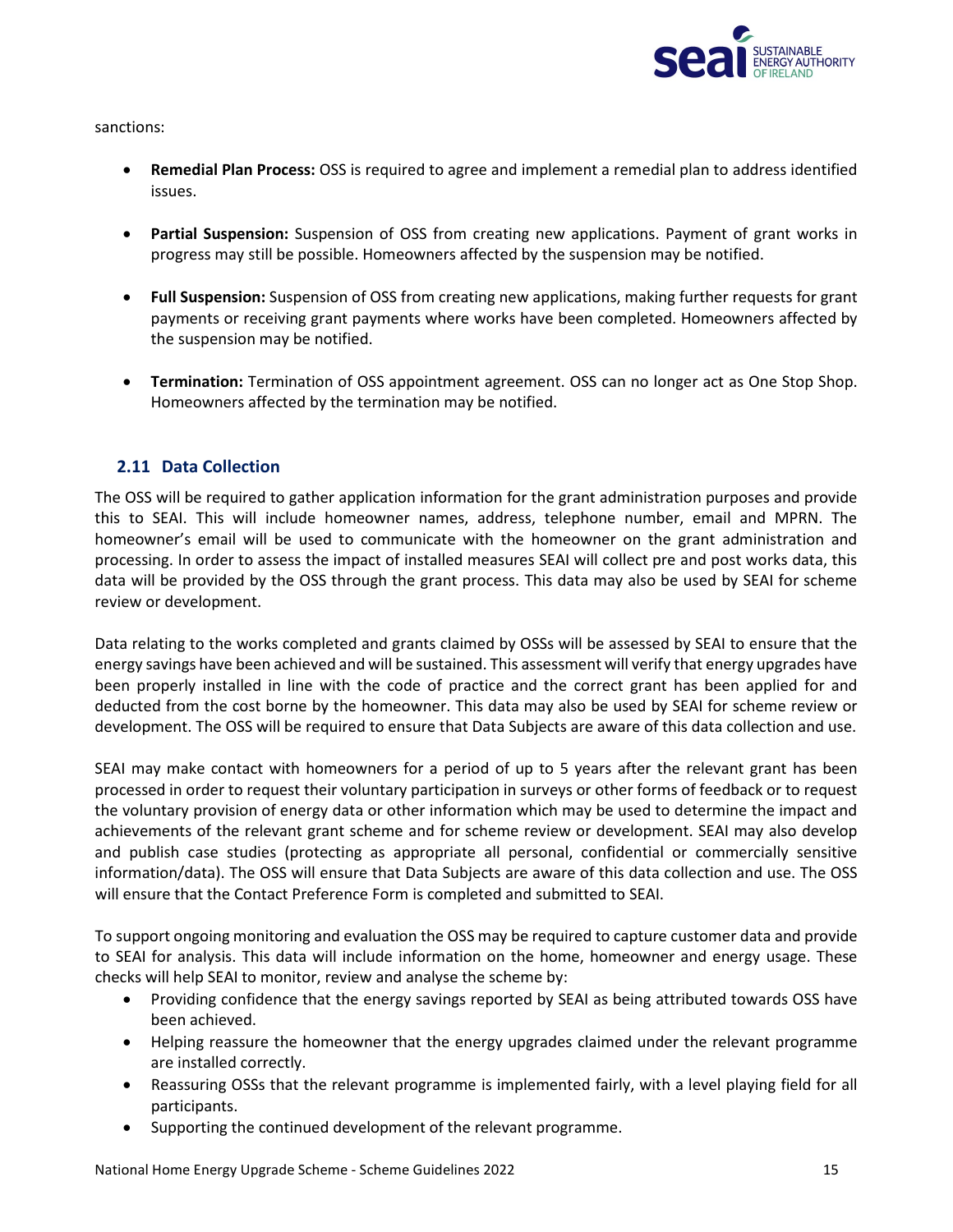

- Supporting the review of the efficacy of the relevant scheme.
- Measuring output data to validate anticipated energy savings.

This data may also be used by SEAI for scheme review or development purposes. The OSS will be required to ensure that Data Subjects are aware of this data collection and use.

The OSS will be asked annually to provide case studies to SEAI which sets out the main elements of the relevant project (key partners, numbers of properties, and types of works, project costs (totals), project duration, critical success factors / learnings). These will be used for further development of the relevant programme. Where this includes personal data, the OSS will ensure that Data Subjects are aware of this data collection and use.

#### <span id="page-15-0"></span>**2.12 Marketing**

OSSs shall meet any applicable marketing requirements or guidelines issued by SEAI from time to time. In addition:

- any marketing activities should acknowledge the funding received from SEAI;
- where signage or displays are being created in relation to particular buildings or events, then the OSS should request the SEAI logo from SEAI for inclusion accordingly; and
- SEAI should be provided with copies of any relevant press releases or promotional materials prior to finalisation.

#### <span id="page-15-1"></span>**2.13 Scheme Terms, Conditions & Documents**

OSSs are required to adhere to all guidelines, processes and rules as set out in this and other supporting Scheme documentation to ensure appropriate use of the system and management of grant related paperwork. Failure to adhere to these may result in grant applications or payment requests being declined. It may also lead to SEAI rescinding the OSS's (or the OSS's agent/contractors) access to the Scheme.

OSSs must ensure that the terms and conditions of the Scheme are thoroughly understood by all staff members, and agents/contractors acting on their behalf who are involved directly or indirectly in delivering Scheme works to homeowners. This includes, but is not limited to, staff involved in call centres, sales, installation, administration, quality and finance. OSSs should also ensure that the terms and conditions are reviewed with, understood by, and fully accepted by the homeowner and any changes or amendments understood.

These terms and conditions may change from time to time and SEAI. SEAI will engage with OSSs prior to any substantive changes to Scheme guidelines. However, it is ultimately the OSS's responsibility to ensure that the most up to date terms and conditions are applied, and supplied to staff and the homeowner at all times. Key documents will be posted to the relevant page on the SEAI website. Other key documents which should be read in conjunction with these guidelines are the items listed below.

- National Home Energy Upgrade scheme terms and conditions
- National Home Energy Upgrade privacy notice
- OSS Registration Guidelines
- OSS Marketing Guidelines
- OSS Operational and Quality Requirement Guide